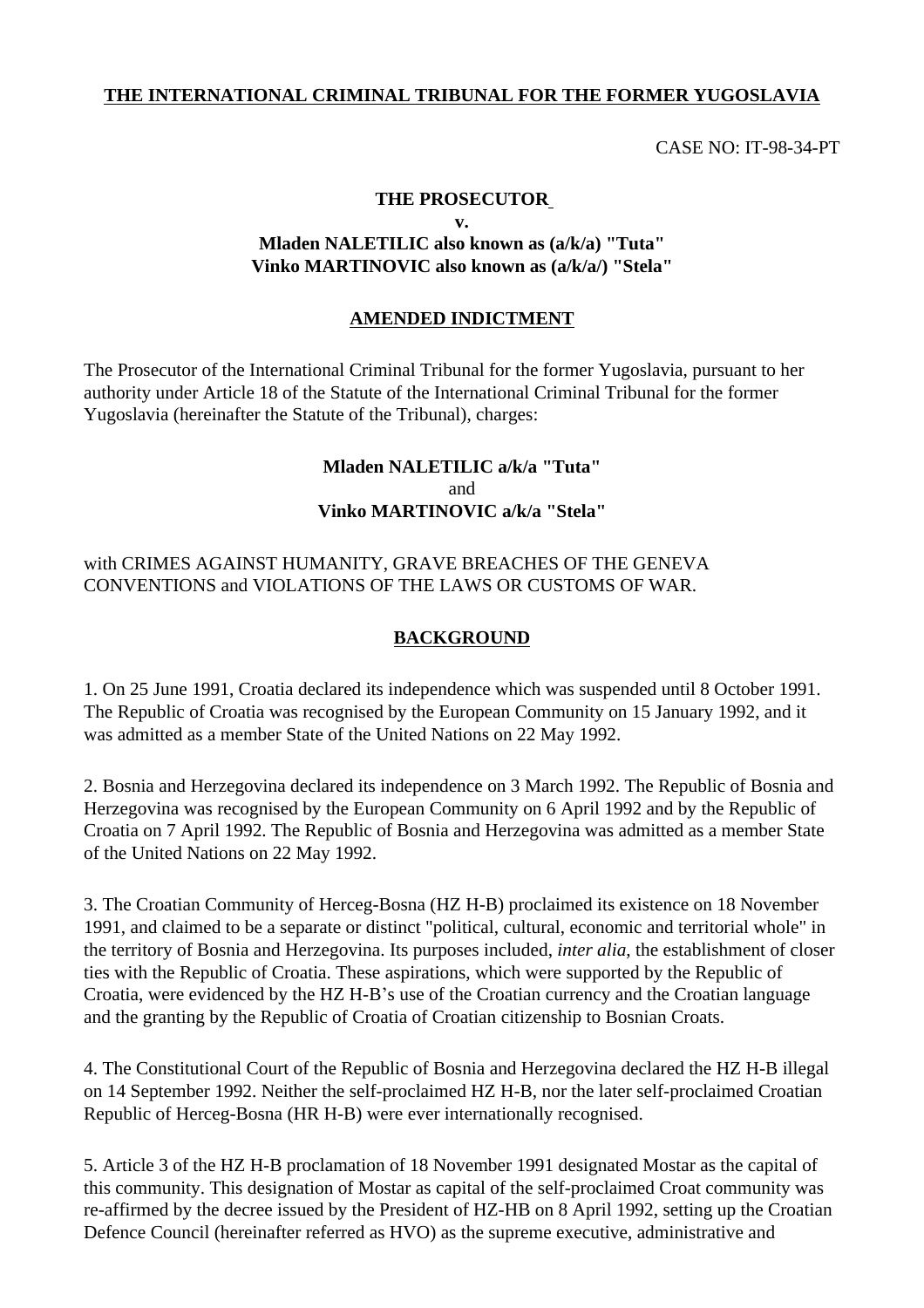defence body of Herceg-Bosna, with its headquarters in Mostar; and the decree by such president on 28 August 1993, by which the HZ H-B declared itself the HR H-B.

6. The population of the municipality of Mostar prior to the beginning of the conflict (1991 official census) was composed of 126, 628 inhabitants, of which 43,856 (34.6%) were Muslims; 43,037 (33.9%) were Croats; 23,846 (18.8%) were Serbs; 12.768 (9.9%) were Yugoslavs; and 3,121 (2.4%) were others. The city of Mostar is the historical capital and largest city of Herzegovina. The territory of the municipality of Mostar includes, among others, the following districts and villages: Rastani, Bijelo Polje, Vojno, Potoci, Rudnik, Ilici, Dikovina, Panjevina, Rodoc, Podhum, Zahum and Blagaj.

7. At all times during the relevant period the Army of the Republic of Croatia (HV) backed and supported the HVO and deployed its own units in Mostar, and other municipalities of Bosnia and Herzegovina. Among the units that were acting in connection with the authorities of the Republic of Croatia and participated in joint actions with units of the HV was the "Kaznjenicka Bojna" (Convicts' Battalion, also known as the "Punishment Battalion", "Tuticeva Brigade", "Tutici", or "Tuta's men", hereinafter referred to as KB), under the command of **MLADEN NALETILIC.**

8. As early as October 1992, the HVO launched an attack against the Bosnian Muslim population of the municipality of Prozor. Subsequently the HV and HVO participated in an armed conflict with the Armed Forces of the Government of Bosnia and Herzegovina (ABiH) until February 1994.

9. In April 1993, the HVO launched a series of attacks against the Bosnian Muslim civilian population, such as the attack of Ahmici on 16 April and others in central Bosnia. At the same time, on 17 April 1993, forces of the HV and HVO, including the KB, attacked the villages of Sovici and Doljani (municipality of Jablanica) under the overall command of **MLADEN NALETILIC**, and carried out the forcible transfer of the Bosnian Muslim population and destruction of their properties. Beginning simultaneously in April 1993, in the Herzegovinian municipalities of Stolac, Capljina and Mostar, the HVO carried out the arrest of prominent Bosnian Muslims and imposed different measures of persecution against the Bosnian Muslim population, such as dismissals from work positions and public service, discrimination in the delivery of humanitarian aid, attacks against Bosnian Muslim houses and properties, and imposition of Croat language and education.

10. On 9 May 1993, the HV and HVO, including the KB, launched a large military offensive against the Bosnian Muslim population of Mostar and the positions of the ABiH in the city, provoking the start of an armed conflict with the ABiH in the municipality of Mostar. Subsequently the Bosnian Muslim population was the target of a broad campaign of violence in the areas of Mostar occupied by the HV and HVO, lasting at least until the cease-fire and peace agreements of February and March 1994. Across the confrontation line, the ABiH held section of the city was under siege by the HV and HVO forces, who were shelling intensely the area and preventing the arrival of humanitarian aid and basic supplies. **MLADEN NALETILIC**, as commander of the KB, and **VINKO MARTINOVIC**, as commander of the "Mrmak" or "Vinko Skrobo" sub-unit of the KB were leading perpetrators of this campaign against the Bosnian Muslim population.

11. The goal of this campaign by the HV and HVO forces, commonly referred to as "ethnic cleansing", was to gain control of the municipalities of Mostar, Jablanica and others in Bosnia Hercegovina and to force the Bosnian Muslim population to leave these territories or to substantially reduce and subjugate this population. The means used for this purpose included killings, beatings, torture, evictions, destruction of cultural and religious heritage, looting, deprivation of basic civil and human rights, and mass expulsions, detentions and imprisonments, all of them executed following a systematic pattern of ethnic discrimination. As a result of this campaign, tens of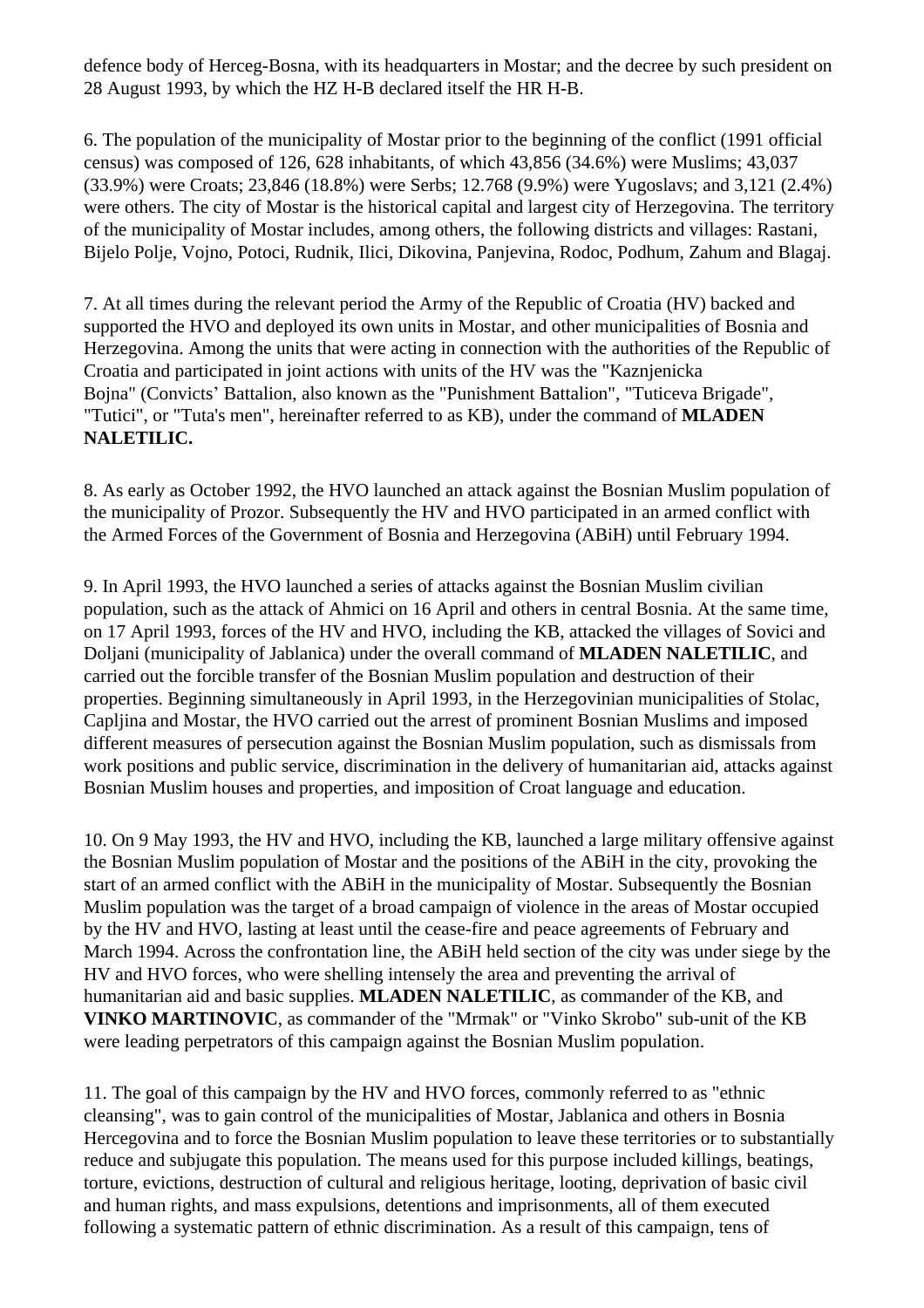thousands of Bosnian Muslims abandoned Mostar, Jablanica and other municipalities in Bosnia Hercegovina. The traditional ethnic diversity of these municipalities was virtually eliminated, and an ethnically homogeneous society and institutions were imposed in these areas.

## **THE ACCUSED**

12. **MLADEN NALETILIC**, a.k.a. "Tuta", son of Mate and Slavka, was born on 1 December 1946 in Listica-Siroki Brijeg, in the municipality of Siroki Brijeg, Bosnia and Herzegovina. **MLADEN NALETILIC** is by birth a Bosnian Croat who later acquired the citizenship of the Republic of Croatia, which he maintains to date. **MLADEN NALETILIC** graduated from elementary school. **MLADEN NALETILIC** left the Socialist Federal Republic of Yugoslavia in the late 1960's or early 1970's, and remained abroad until his return to his country of origin in 1990.

13. **VINKO MARTINOVIC**, a.k.a. "Stela", son of Ivan, was born on 21 September 1963 in Mostar, Bosnia and Herzegovina. **VINKO MARTINOVIC** is by birth a Bosnian Croat who later acquired the citizenship of the Republic of Croatia, which he maintains to date.

# **SUPERIOR AUTHORITY**

14. At all times material to this indictment, **MLADEN NALETILIC** was the commander of the KB, a special unit founded by him on or about June 1991. The KB was composed of approximately 200 to 300 soldiers grouped in several sub-units, called ATG or ATJ ("Anti Terrorist Group" or "Unit") with bases in the municipalities of Mostar, Listica-Siroki Brijeg and Ljubuski. The main tasks of the KB were combat missions on the front line, expulsions and attacks against Bosnian Muslim civilians in the territories under HV and HVO occupation. The KB acted as part of, or in coordination with the HVO and HV.

15. **MLADEN NALETILIC** exercised his control in military matters in a manner consistent with the exercise of superior authority, including the development of the organisational structure within the KB. He was involved in the management and control of the finances of the KB. **MLADEN NALETILIC** was also in charge of disbursing the salaries of members of the KB; deciding on logistical and tactical matters; ensuring the combat readiness of his troops; planning the preparation and implementation of military operations performed either by the KB alone, or in co-ordination with other HVO and HV units under the general command of both armies; and co-ordinating with high ranking officers of the HZ H-B, the HR-HB, and the Republic of Croatia.

16. **MLADEN NALETILIC** exercised his authority over the members of the KB in a direct manner by meeting with his direct subordinates and KB sub-commanders on virtually a daily basis, interacting with the rank and file soldiers frequently, visiting the different bases of the KB, and acting as field commander for certain military actions.

17. **VINKO MARTINOVIC** was a commander in the HOS (Croatian Defence Forces) militia in Mostar in 1992, and later joined the KB. At all times material to this indictment, **VINKO MARTINOVIC** was the commander of the KB sub-unit, ATG "Mrmak", later named "Vinko Skrobo", and a subordinate to **MLADEN NALETILIC**. In a manner consistent with the exercise of superior authority, **VINKO MARTINOVIC** participated in military operations under the command of the KB and in co-ordination with other HVO and HV units under the general command of both armies. At all times material to this indictment in the city of Mostar **VINKO MARTINOVIC** was in command of a section of the front line in the Bulevar street, where the ATG "Mrmak", later named "Vinko Skrobo", was deployed under his command, and the base and facilities of this unit in the Kalemova street.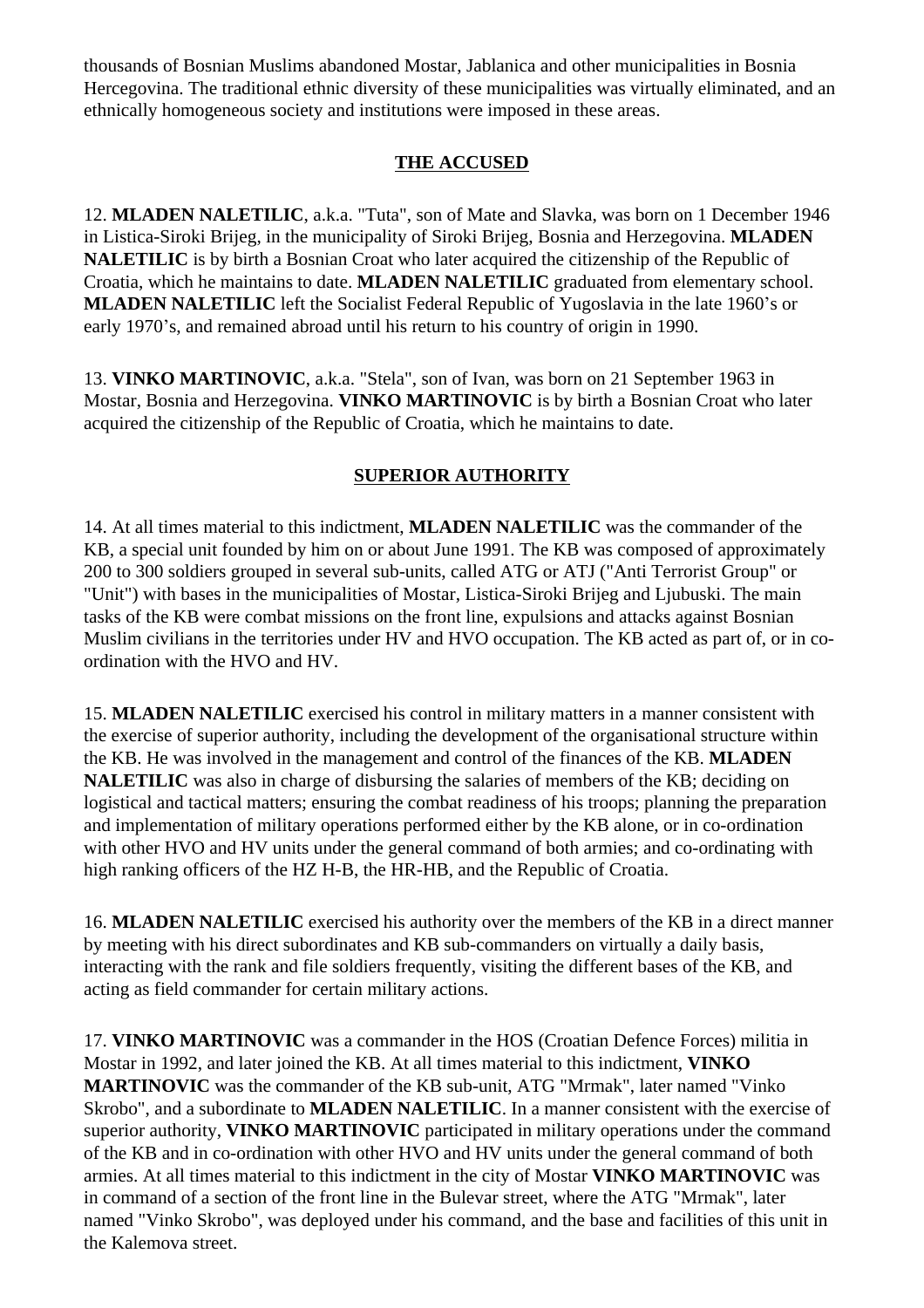## **GENERAL ALLEGATIONS**

18. At all times relevant to this indictment, a state of international armed conflict and partial occupation existed on the territory of the Republic of Bosnia and Herzegovina.

19. All acts or omissions set forth as Grave Breaches of the Geneva Conventions of 1949 (hereinafter "Grave Breaches"), recognised by Article 2 of the Statute of the Tribunal, occurred during that international armed conflict and partial occupation.

20. All of the victims to whom the charges refer, whether they were civilians or prisoners of war, were, at all relevant times, persons protected by the Geneva Conventions of 1949.

21. In each paragraph charging Crimes Against Humanity, the alleged acts or omissions were part of a widespread, large-scale or systematic attack directed against the Bosnian Muslim population.

22. The accused in this indictment were required to abide by the regulations of the laws or customs of war governing the conduct of war, including the Geneva Conventions of 1949.

23. **MLADEN NALETILIC** and **VINKO MARTINOVIC** are individually responsible for the crimes with which they are charged in this indictment pursuant to Article 7(1) of the Statute of the Tribunal. Individual criminal responsibility involves planning, instigating, ordering, committing, or otherwise aiding and abetting in the planning, preparation or execution of the acts or omissions set forth below.

24. **MLADEN NALETILIC** and **VINKO MARTINOVIC** are also, or alternatively, responsible as superiors for the acts of their subordinates pursuant to Article 7(3) of the Statute of the Tribunal. A superior is responsible for the acts of his subordinates if the superior knew, or had reason to know, that his subordinate was about to commit such acts, or had done so, and the superior failed to take the necessary and reasonable measures to prevent such further acts, or to punish the perpetrators thereof.

# **CHARGES**

## **COUNT 1 PERSECUTIONS**

25. On 17 April 1993, in the municipality of Jablanica, the KB, along with other HV and HVO units, attacked the villages of Sovici and Doljani and subsequently carried out the forcible transfer of the Bosnian Muslim population, destruction of their properties and destruction of the mosque of Sovici. **MLADEN NALETILIC** was the overall commander of this attack and ordered his subordinates to destroy the Bosnian Muslim properties and the mosque of Sovici, to arrest all of the Bosnian Muslim adult males and to expel and forcibly transfer Bosnian Muslim civilians to the territory under ABiH control.

26. In the municipality of Mostar, the forcible transfer and imprisonment of Bosnian Muslim civilians started simultaneously with the HV and HVO attack of 9 May 1993 and continued until at least January 1994. However, there were two large waves of forcible transfers and imprisonment: one in the days following the 9 May 1993 attack, and a second during the first days of July 1993.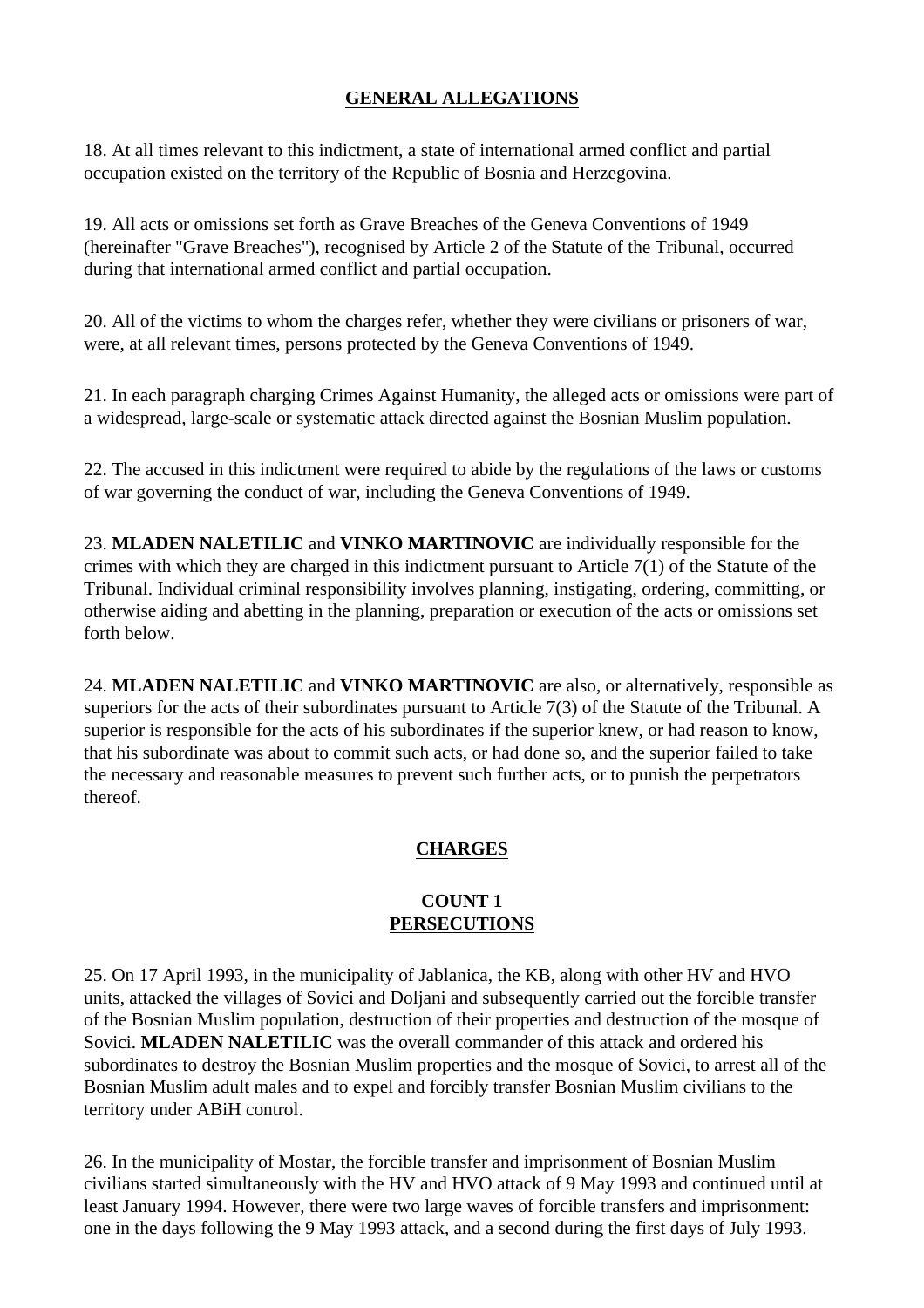Once the KB and other HVO units had identified persons of Muslim ethnic background, they arrested them, evicted them, plundered their homes and forcibly transferred them to detention centres under HVO authority, or across the confrontation lines to the territories under ABiH control.

27. Between April 1993 and until at least January 1994, thousands of Bosnian Muslim civilians were interned in the detention centres under HVO authority in the area of Mostar and neighbouring municipalities. Beatings, torture, killings, were common and persistent in these detention facilities.

28. The HELIODROM compound, located in Rodoc, municipality of Mostar, was the main detention centre in the area. Bosnian Muslim civilians and prisoners of war arrested under the command of **MLADEN NALETILIC** and **VINKO MARTINOVIC** were interned in the HELIODROM. Members of the KB mistreated and tortured Bosnian Muslim detainees at the HELIODROM. Furthermore, throughout the relevant period, subordinates to **MLADEN NALETILIC** and **VINKO MARTINOVIC** regularly took detainees from the HELIODROM to the front lines to force them to perform labour and use them as human shields.

29. Throughout this period, **MLADEN NALETILIC** visited on numerous occasions the HELIODROM camp and had knowledge of the existence of Bosnian Muslim civilian prisoners, and the inhumane conditions of this camp and the mistreatment of detainees. **MLADEN NALETILIC**  was in contact with the commanders of the HELIODROM, had access to the main facilities of the compound and exerted command over the KB troops based in the compound.

30. In the Kalemova street of the city of Mostar, the KB maintained the base of the sub-unit called ATG "Mrmak", later named "Vinko Skrobo", under the command of **VINKO MARTINOVIC**. Bosnian Muslim detainees were kept in this base, which was used as centre for the attacks against Bosnian Muslim civilians, particularly evictions, looting, expulsions across the front lines and use of detainees for forced labour and human shield purposes. **MLADEN NALETILIC** regularly visited these premises to meet **VINKO MARTINOVIC** and other KB members.

31. **MLADEN NALETILIC** knew of the existence of detention centres in Mostar and neighbouring municipalities other than the HELIODROM in which Bosnian Muslim civilians were interned and mistreated. In particular, **MLADEN NALETILIC** had knowledge of the detention centres located in the municipality of Listica - Siroki Brijeg, such as the primary school of DobrkoviCI, the MUP Police Station, and the bases of the KB in Listica - Siroki Brijeg, Ljubuski and Mostar where Bosnian Muslims were also detained. Bosnian Muslim detainees of the primary school of DobrkoviCi were forced to work in **MLADEN NALETILIC**'s private estate.

32. Under the command of **MLADEN NALETILIC** and **VINKO MARTINOVIC,** the KB forcibly transferred Bosnian Muslim civilians to the confrontation line in the municipality of Mostar and forced them to cross the confrontation line towards the ABiH side. **MLADEN NALETILIC** and **VINKO MARTINOVIC** gave orders to expel the Bosnian Muslim population and loot and destroy their houses and properties.

33. Throughout this period, **MLADEN NALETILIC** and **Vinko MARTINOVIC** repeatedly tortured Bosnian Muslim detainees, ordered their subordinates to torture Bosnian Muslims and by their example instigated their subordinates to commit and carry out torture. Severe physical and mental suffering was intentionally inflicted on Bosnian Muslims for the following purposes: to obtain from them information; to punish them; to retaliate due to adverse developments in the front lines; to intimidate them; or based on their ethnicity or religion.

34. Between about April 1993 and at least January 1994, **MLADEN NALETILIC**, as commander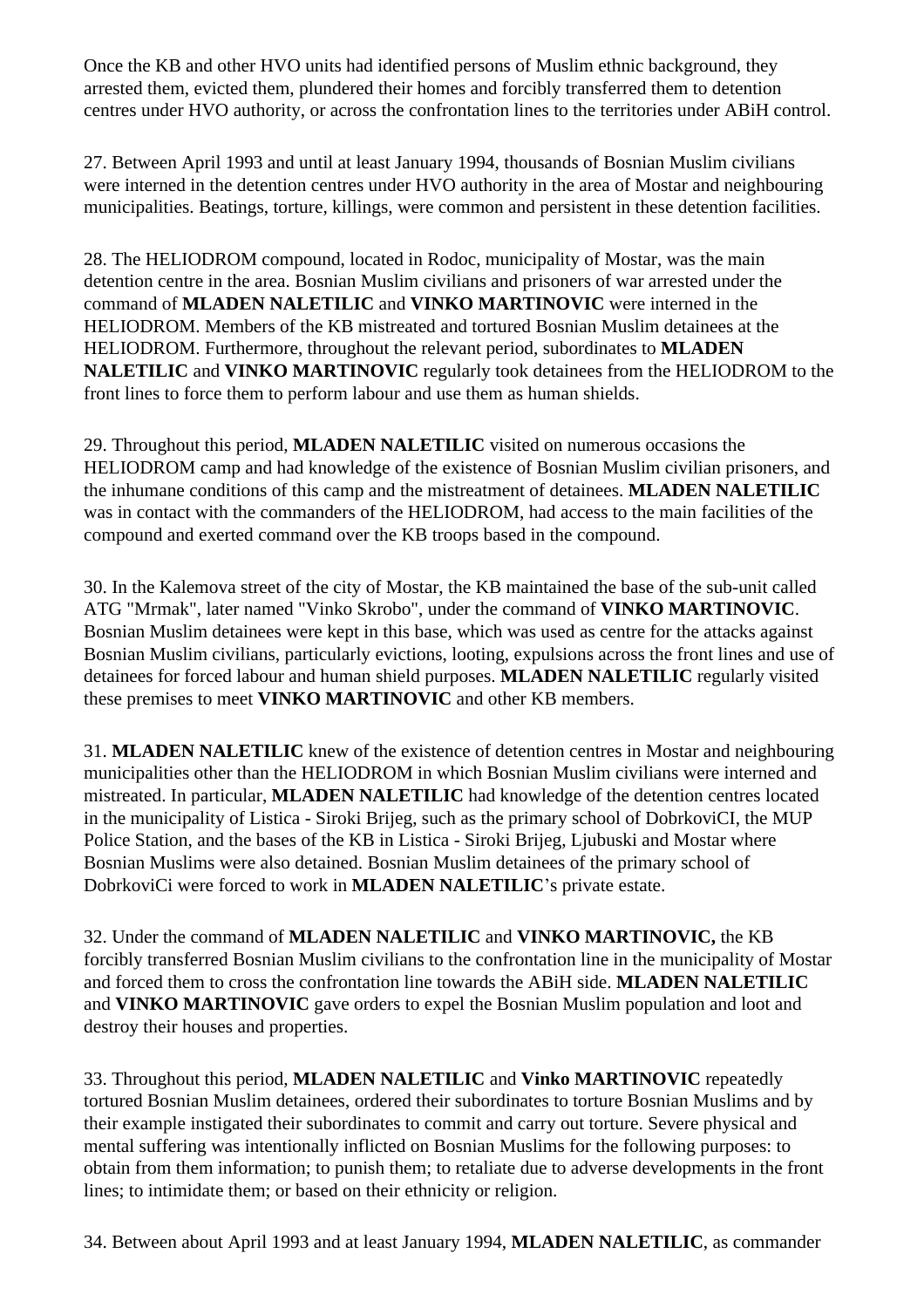of the KB, and **VINKO MARTINOVIC**, as commander of the "Mrmak" or "Vinko Skrobo" subunit of the KB, together with other leaders, agents and members of the HV and HVO, planned, instigated, ordered or committed, or aided and abetted the planning, preparation or execution of a crime against humanity, through the widespread or systematic persecutions of Bosnian Muslim civilians on political, racial, ethnic or religious grounds, throughout the territory claimed to belong to the HZ H-B and HR H-B by the following means, including, as applicable, the acts and conduct described in Counts 2 through 22 below:

(a) unlawfully confining, detaining, forcibly transferring and deporting Bosnian Muslim civilians, including as described in paragraphs 53 and 54;

(b) subjecting Bosnian Muslims to torture and inhumane acts, inhuman and cruel treatment, murdering and wilfully killing them, wilfully causing them great suffering, using them to perform unlawful and forced labour, including on the confrontation lines in Mostar, and using them as human shields, which in some instances resulted in their death, including as described in paragraphs 35 to 52;

(c) destroying and wantonly devastating Bosnian Muslim dwellings and buildings, including as described in paragraphs 55, 56 and 58; and

(d) plundering public and private property of Bosnian Muslims, including as described in paragraph 57.

By these acts and omissions, **MLADEN NALETILIC** and **VINKO MARTINOVIC** committed:

**COUNT 1:** persecutions on political, racial and religious grounds, a **CRIME AGAINST HUMANITY**, as recognised by Articles 5(h), 7(1) and 7(3) of the Statute of the Tribunal.

## **COUNTS 2 to 8 UNLAWFUL LABOUR AND HUMAN SHIELDS AS INHUMAN TREATMENT AND WILFUL KILLING**

35. Between about April 1993 and at least through January 1994, **MLADEN NALETILIC, Vinko MARTINOVIC** and their subordinates forced Bosnian Muslim detainees from the various detention centres under the authority of the HVO to perform labour in military operations and to be used as human shields on the Bulevar and Santiceva streets; Rastani; Stotina; and other locations along the front line in the municipality of Mostar.

36. Following the HV and HVO attack on the city of Mostar on 9 May 1993, the confrontation line with the ABiH was settled along the Bulevar and Santiceva streets. From May 1993 to February 1994, the KB was engaged in fighting along the Bulevar and Santiceva streets and had control over particular sections of this confrontation line. This confrontation line was both the scene of intense small arms fire and artillery exchanges between the opposing factions, and it was the main site to which Bosnian Muslim prisoners were taken to perform forced labour and to be used as human shields.

37. From May 1993 through at least January 1994, on a regular basis, detainees were taken from the HELIODROM camp and other detention centres to the bases of the KB, in the city of Mostar, for eventual transfer to the confrontation lines. The detainees were forced, at great risk to their lives, to perform various dangerous military support tasks benefiting the HV and HVO; including: digging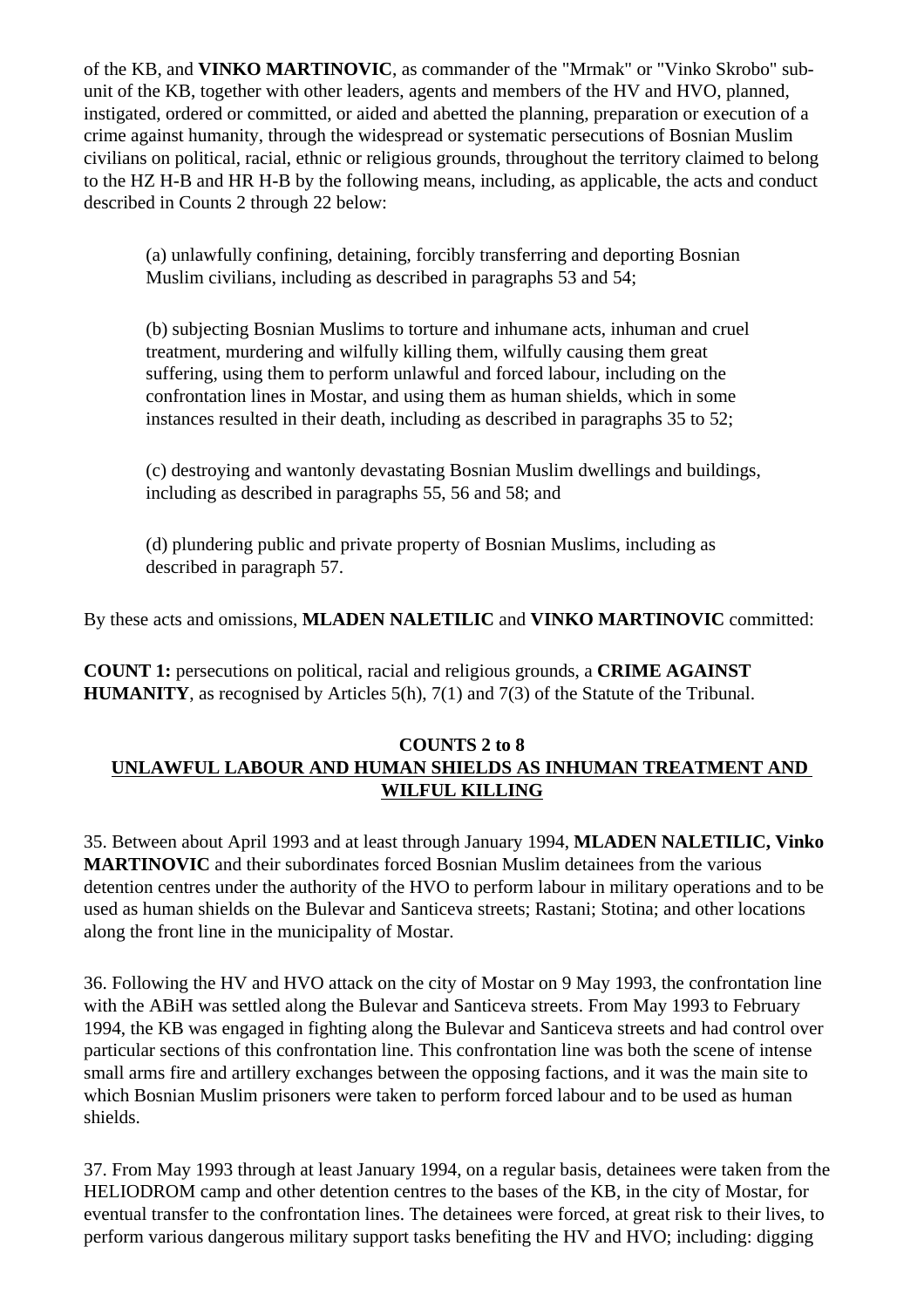trenches, building defences with sandbags, carrying wounded or killed HV or HVO soldiers, carrying ammunition and explosives across the confrontation line, and placing them in front of ABiH positions. These tasks were often performed by the detainees, under conditions which exposed them directly to hostile fire, and thereby served the purpose of protecting HVO soldiers. Consequently, the detainees were turned into human shields. On other occasions, the KB used detainees exclusively to protect the KB and other HV and HVO soldiers from hostile fire or to attract hostile fire on the detainees in order to ascertain the ABiH positions.

38. The circumstances of intense fire exchange and the direct exposure of the detainees and prisoners to such fire, adding to the short distance between the two warring factions, presented a high likelihood of death or serious injury to the detainees and prisoners. **MLADEN NALETILIC** and **VINKO MARTINOVIC** were aware of these circumstances. The knowing exposure of the Bosnian Muslim detainees to these conditions resulted in their inhuman treatment and, in some instances, injuries and death.

39. From May 1993 to January 1994, **MLADEN NALETILIC** repeatedly visited the HELIODROM camp and the bases of the KB in the city of Mostar, where he met his subordinates and detainees. **MLADEN NALETILIC** had knowledge of the use of prisoners and detainees for forced labour and human shields and was also aware of the resulting injuries and deaths, based on his presence at the relevant sites and the reports he received from his subordinates.

40. Throughout this period, **VINKO MARTINOVIC**, as the commander of the sub-unit "Mrmak" or "Vinko Skrobo", regularly used detainees for forced labour in military operations and as human shields along the confrontation lines in the city of Mostar.

41. On 17 September 1993, the HV and HVO launched an offensive on the positions of the ABiH along the Bulevar and Santiceva streets in the city of Mostar. As part of this offensive, **VINKO MARTINOVIC** ordered and directed the use of Bosnian Muslim detainees for military attack purposes in the part of the Bulevar front-line under his command. Following the orders of **VINKO MARTINOVIC**, several detainees were given imitation wooden rifles and military clothing and were forced to walk alongside a tank moving towards the enemy positions. The purpose of this action was to prompt fire from the ABiH positions against the disguised detainees in order that the attacking HVO tank could ascertain these enemy positions.

42. On the same day and about the same time, approximately fifteen prisoners and detainees were deployed as human shields in an adjacent section of the Bulevar front line under the command of **VINKO MARTINOVIC** in order to protect attacking HVO soldiers. Approximately ten detainees were killed as a result of their use as human shields, including the following:

- 1. **COLAKOVIC Aziz**
- 2. **COLAKOVIC Hamdija**
- 3. **PAJO Enis**

43. On 23 September 1993, **MLADEN NALETILIC** commanded an attack by the KB on the village of Rastani, municipality of Mostar. In the course of the attack Bosnian Muslim detainees taken from the HELIODROM were forced to walk in front of the attacking forces, and to enter and search enemy positions. The detainees were forced to perform these tasks exposed to the on-going exchange of fire at great risk to their lives.

44. Throughout this period, **MLADEN NALETILIC, Vinko MARTINOVIC** and their subordinates also forced Bosnian Muslim detainees to perform labour in locations other than the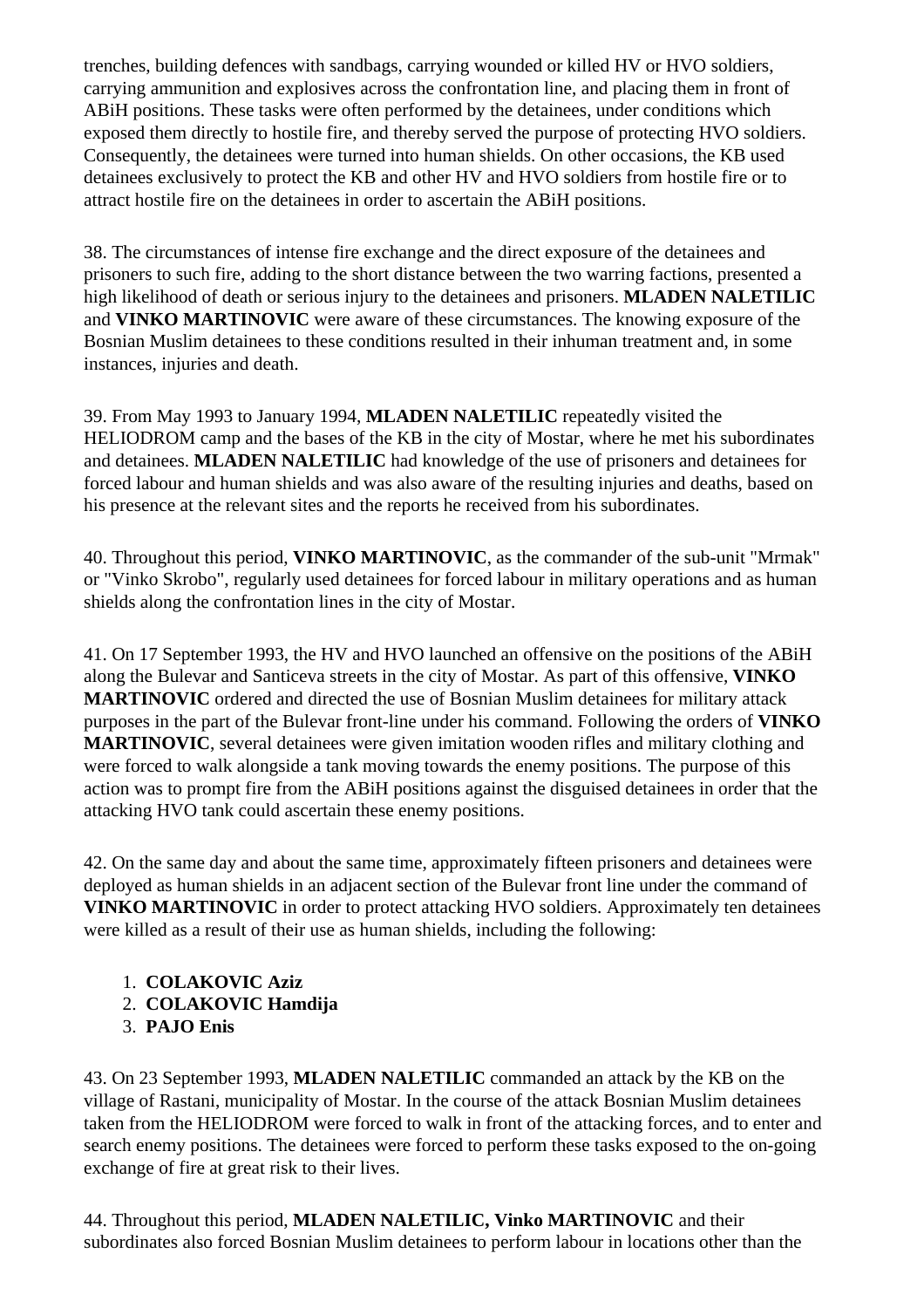front lines. The Bosnian Muslim detainees were forced, *inter alia*, to engage and participate in the following works: building, maintenance and reparation works in private properties of the members and commanders of the KB; digging trenches, building defences in the positions of the KB or other HV and HVO forces; and assisting the KB members in the process of looting houses and properties of Bosnian Muslims.

By these acts and omissions, **MLADEN NALETILIC** and **VINKO MARTINOVIC**

committed:

**COUNT 2:** inhumane acts, a **CRIME AGAINST HUMANITY**, as recognised by Articles 5(i), 7 (1) and 7(3) of the Statute of the Tribunal.

**COUNT 3:** inhuman treatment, a **GRAVE BREACH OF THE GENEVA CONVENTIONS OF 1949**, as recognised by Articles 2(b) and 7(1) and 7(3) of the Statute of the Tribunal.

**COUNT 4:** cruel treatment, a **VIOLATION OF THE LAWS OR CUSTOMS OF WAR** under Statute Articles 3 as recognised by Article 3(1)(a) of the Geneva Conventions and Statute Articles 7 (1) and 7(3).

**Count 5:** unlawful labour, a **VIOLATION OF THE LAWS OR CUSTOMS OF WAR** under Statute Article 3 as recognised by Article 51 of Geneva Convention IV and Articles 49, 50 and 52 of Geneva Convention III, and Statute Articles 7(1) and 7(3).

**Count 6:** murder, a **CRIME AGAINST HUMANITY** as recognised by Articles 5 (a), 7(1) and 7 (3) of the Statute of the Tribunal.

**Count 7:** wilful killing, a **GRAVE BREACH OF THE GENEVA CONVENTIONS OF 1949**, as recognised by Articles 2 (a), 7(1) and 7(3) of the Statute of the Tribunal.

**Count 8:** murder, a **VIOLATION OF THE LAW OR CUSTOMS OF WAR** under Statute Article 3 as recognised by Article 3 (1) (a) of the Geneva Conventions, and Statute Articles 7(1) and 7(3).

## **COUNTS 9 to 12 TORTURE AND WILFULLY CAUSING GREAT SUFFERING**

45. Beginning in May 1993 and at least through January 1994, **MLADEN NALETILIC, Vinko MARTINOVIC** and their subordinates tortured or wilfully caused great suffering to Bosnian Muslim civilians and prisoners of war captured by the KB or detained under the authority of the HVO. Severe physical and mental suffering was intentionally inflicted on Bosnian Muslim detainees for the following purposes: to obtain from them information; to punish them; to retaliate due to adverse developments in the front lines; or to intimidate them, based on their ethnicity or religion. Throughout this period, **MLADEN NALETILIC** and **Vinko MARTINOVIC** repeatedly committed, aided and abetted torture, wilfully caused great suffering, and by their example instigated and encouraged their subordinates to torture or cause great suffering on Bosnian Muslim detainees.

46. **MLADEN NALETILIC** committed and instigated the commission of torture or the infliction of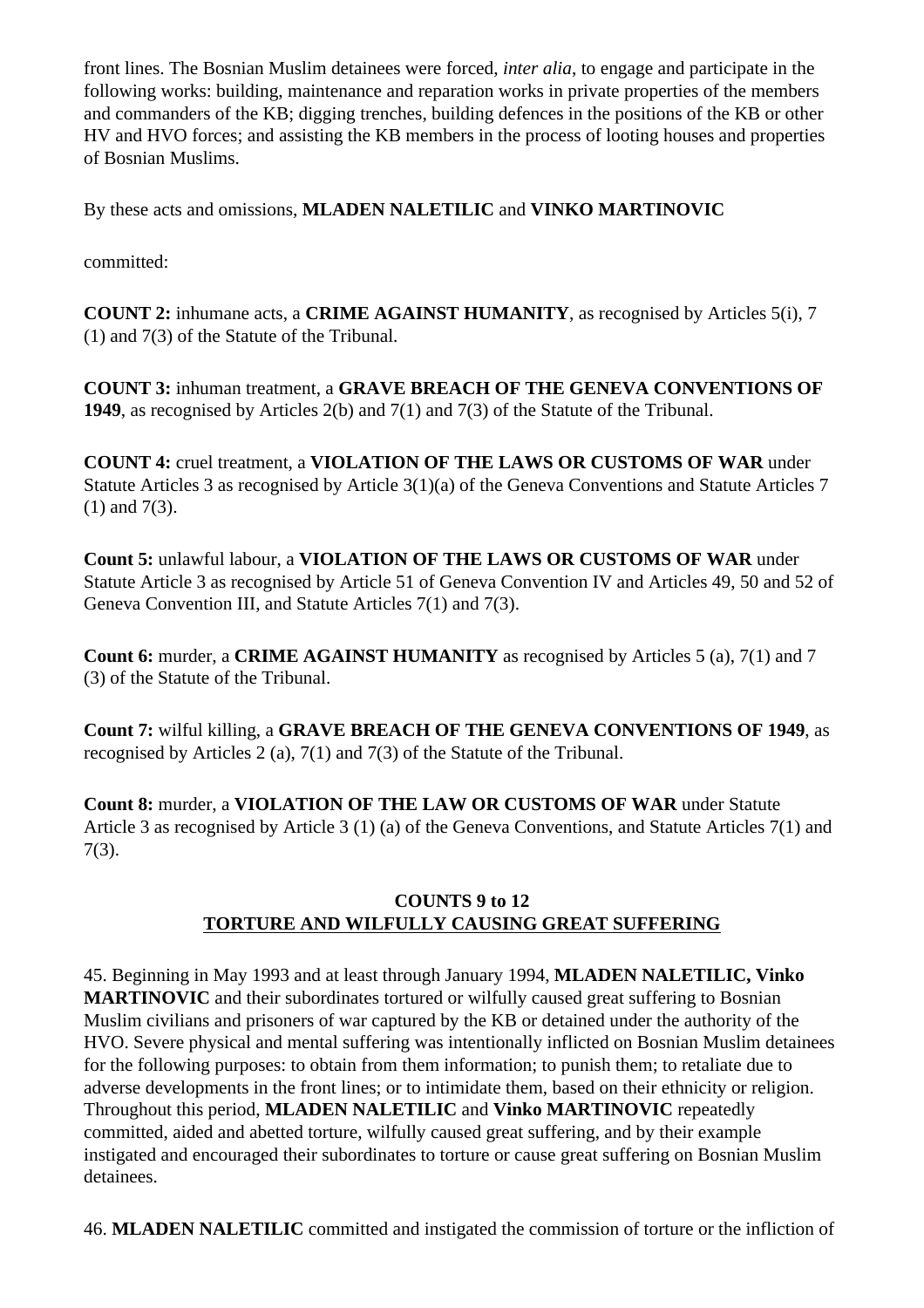great suffering on Bosnian Muslim detainees on 20 April 1993 following the attack against the Bosnian Muslim population of Sovici and Doljani carried out by HV and HVO forces under his overall command.

47. In the context of the preparations of the HV and HVO attack on Mostar, on 7 May 1993, unidentified members of the KB arrested in Mostar witness "B", whom at the time was a prominent figure within the Bosnian Muslim community, and took him to a base of the KB in Listica - Siroki Brijeg. At that base **MLADEN NALETILIC** and his subordinates tortured witness "B", causing severe injuries.

48. Following the HV and HVO attack on Mostar, on 10 May 1993, **MLADEN NALETILIC** physically assaulted Witness "M", who was a prisoner of war captured in Mostar by **MLADEN NALETILIC**'s subordinates. **MLADEN NALETILIC** hit repeatedly witness "M" in an open area of the streets of Mostar, in presence of his subordinates and other commanders of the HVO.

49. Throughout this period, **VINKO MARTINOVIC** repeatedly beat in the presence of his subordinates Bosnian Muslim detainees in the area under his command and Bosnian Muslim civilians in the process of their eviction and deportation.

50. Throughout this period, the beatings and torture of Bosnian Muslim civilians and prisoners of war became a common practice of the members of the KB. Beatings and torture of Bosnian Muslim civilians and prisoners of war were committed by a large number of members of the KB, including commanders. These beatings and tortures were committed at different bases of the KB in Mostar, Listica - Siroki Brijeg and Ljubuski. Beatings and tortures were also inflicted at other detention centres and camps under the authority of the HVO, such as the Ljubuski prison, the HELIODROM camp. Beatings and tortures were additionally inflicted at several other locations following the capture of prisoners. **MLADEN NALETILIC** and **VINKO MARTINOVIC** knew, or had reason to know, that their subordinates were about to commit such acts, or had done so, and they failed to take the necessary and reasonable measures to prevent such further acts, or to punish the perpetrators thereof.

By these acts and omissions, **MLADEN NALETILIC** and **VINKO MARTINOVIC** committed:

**COUNT 9:** torture, a **CRIME AGAINST HUMANITY**, under Articles 5(f), 7(1) and 7(3) of the Statute of the Tribunal.

**COUNT 10:** torture, a **GRAVE BREACH OF THE GENEVA CONVENTIONS OF 1949**, under Statute Article 2 (b), and 7(1) and 7(3) of the Statute of the Tribunal.

**COUNT 11:** cruel treatment, a **VIOLATION OF THE LAWS OR CUSTOMS OF WAR**, under Statute Article 3 as recognised by Article 3 (1)(a) of the Geneva Conventions, and Articles 7(1) and 7(3) of the Statute of the Tribunal.

**COUNT 12:** wilfully causing great suffering or serious injury to body or health, a **GRAVE BREACH OF THE GENEVA CONVENTIONS OF 1949**, under Articles 2 (c), 7(1) and 7(3) of the Statute of the Tribunal.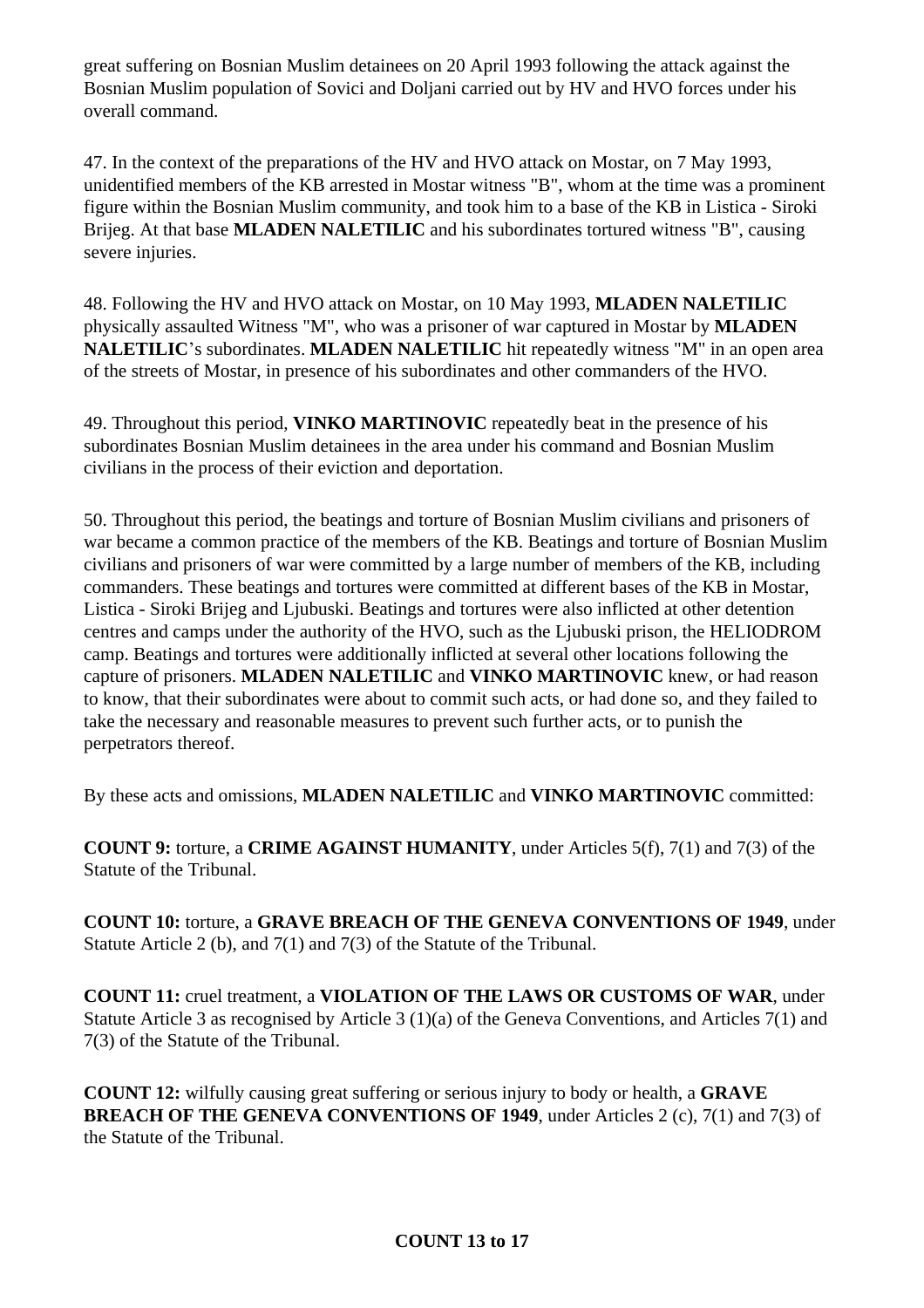## **MURDER , WILFUL KILLING AND WILFULLY CAUSING GREAT SUFFERING OF NENAD HARMANDZIC**

51. Nenad HARMANDZIC, son of Salko, born in Mostar on 19 February 1947, was taken in July 1993 with a group of approximately fifty detainees from the HELIODROM camp to the base of the sub-unit of the KB under the command of **VINKO MARTINOVIC**, known as ATG (Anti Terrorist Group) "Mrmak" or "Vinko Skrobo", located in the Kalemova street in the city of Mostar. **VINKO MARTINOVIC** was present at the base and was exercising direct command when the group of prisoners, including Nenad HARMANDZIC, arrived.

52. On the same day, following the arrival of Nenad HARMANDZIC at the facilities of the Kalemova street, he met **VINKO MARTINOVIC** and was thereafter the subject of severe beatings by subordinates under the command of **VINKO MARTINOVIC**. Later on the same day, Nenad HARMANDZIC was killed by subordinates of **VINKO MARTINOVIC**.

By these acts and omissions, **VINKO MARTINOVIC** committed:

**Count 13:** murder, a **CRIME AGAINST HUMANITY,** as recognised by Articles 5(a ), 7(1 ) and 7 (3 ) of the Statute of the Tribunal.

**Count 14:** wilful killing, a **GRAVE BREACH OF THE GENEVA CONVENTIONS OF 1949**, as recognised by Articles 2 (a), 7(1) and 7(3) of the Statute of the Tribunal.

**Count 15:** murder, a **VIOLATION OF THE LAWS OR CUSTOMS OF WAR** under Statute Article 3 as recognised by Article 3(1)(a) of the Geneva Conventions and Articles 7(1) and 7 (3) of the Statute of the Tribunal.

Alternatively,

**COUNT 16:** cruel treatment, a **VIOLATION OF THE LAWS OR CUSTOMS OF WAR**, under Statute Article 3 as recognised by Article 3(1)(a) of the Geneva Conventions and Articles 7(1) and 7 (3) of the Statute of the Tribunal.

**COUNT 17:** wilfully causing great suffering or serious injury to body or health, a **GRAVE BREACH OF THE GENEVA CONVENTIONS OF 1949**, under Articles 2 (c), 7(1) and 7(3) of the Statute of the Tribunal.

### **COUNT 18 FORCIBLE TRANSFER**

53. On about 17 April 1993, following the plans and under the overall command of **MLADEN NALETILIC,** the KB, along with other HV and HVO forces, attacked the villages of Sovici and Doljani in the municipality of Jablanica. After the capture of Sovici, the attacking forces forcibly interned several hundreds of Bosnian Muslim civilians in the local primary school on 18 and 19 April 1993. On the following days, the forces under the command of **MLADEN NALETILIC** confined the whole of the Bosnian Muslim civilian population of Sovici, around 450 women, children and elderly, to the hamlet of Junuzovici, and forcibly transferred them subsequently to the territory of Gornji Vakuf under control of the ABiH.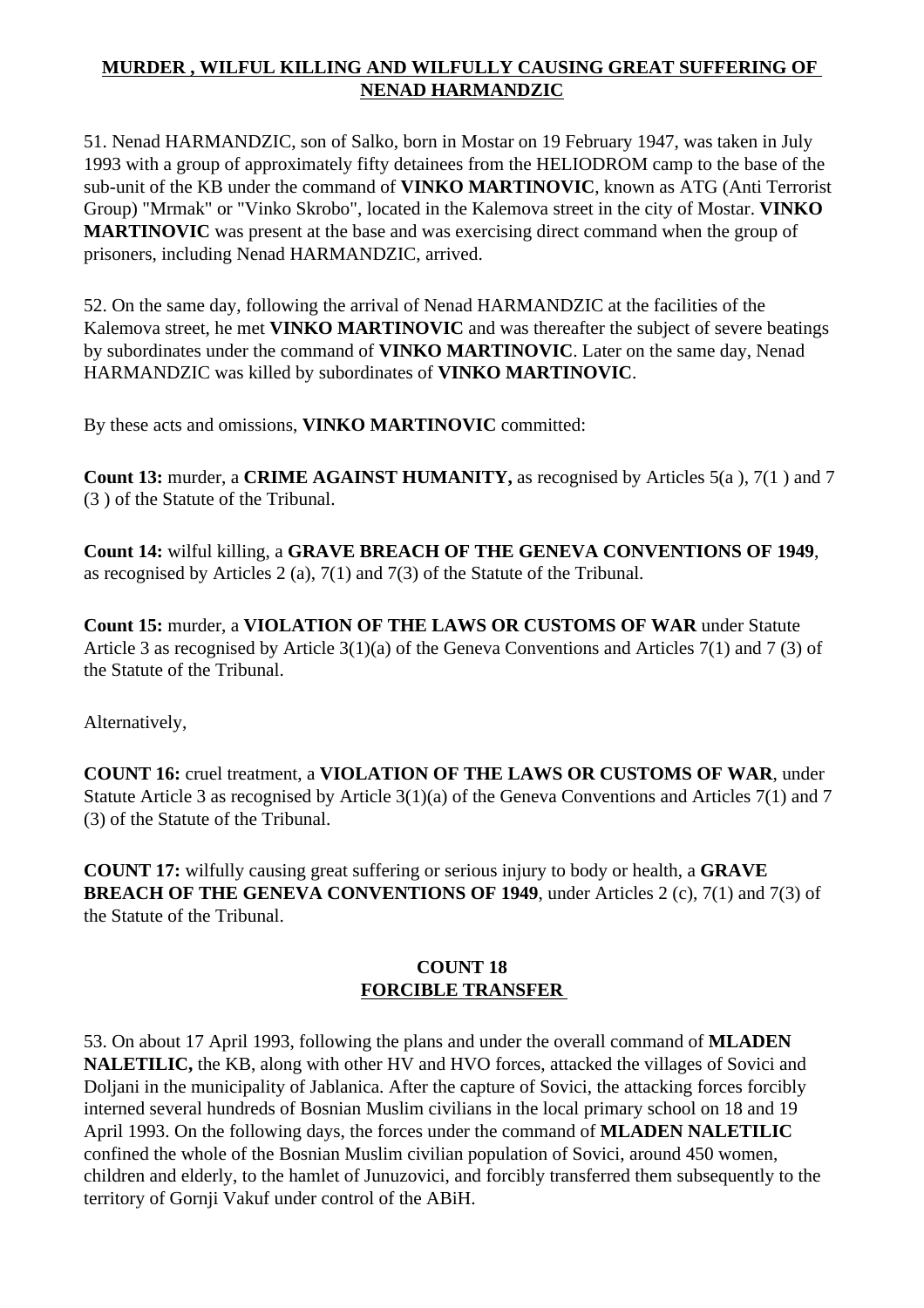54. In the municipality of Mostar, **MLADEN NALETILIC** and **VINKO MARTINOVIC** were responsible for and ordered the forcible transfer of Bosnian Muslim civilians that started on the 9 May 1993 and continued until at least January 1994. The KB members under their command were prominent in the eviction, arrest and forcible transfers of Bosnian Muslim civilians throughout the relevant period, and particularly during the two large waves of forcible transfers that took place in May and July 1993. Once the KB and other HVO units had identified persons of Muslim ethnic background, they arrested them, evicted them, plundered their homes

and forcibly transferred them across the confrontation lines to the territories under ABiH control. The ABiH held a section of the city which was under siege by the HV and HVO forces, who were shelling intensely the area and preventing the arrival of humanitarian aid and basic supplies. **MLADEN NALETILIC** and **VINKO MARTINOVIC** commanded operations for this purpose and gave orders to their subordinates to proceed with the forcible transfers.

By these acts or omissions, **MLADEN NALETILIC** and **VINKO MARTINOVIC** committed:

**COUNT 18:** unlawful transfer of a civilian, a **GRAVE BREACH OF THE GENEVA CONVENTIONS OF 1949**, as recognised by Articles 2(g), 7(1) and 7(3) of the Statute of the Tribunal.

## **COUNTS 19 to 22 DESTRUCTION AND PLUNDER OF PROPERTY**

55. Following the capture of Sovici and Doljani on 17 April 1993, **MLADEN NALETILIC** ordered the destruction of all the Bosnian Muslim houses in the area. The systematic destruction of the Bosnian Muslim houses was carried out by the forces under the authority of **MLADEN NALETILIC**, who at the relevant time was in command over the area occupied by the HV and HVO forces.

56. Following the capture of Sovici and Doljani on 17 April 1993, **MLADEN NALETILIC** ordered the destruction of the mosque of Sovici. The mosque was destroyed by the forces under the authority of **MLADEN NALETILIC**, who at the relevant time was in command over the area occupied by the HV and HVO forces.

57. Following the HV and HVO attack on Mostar of 9 May 1993 and in the context of the subsequent campaign of persecutions against the Bosnian Muslim population, the units under the command of **MLADEN NALETILIC** and **VINKO MARTINOVIC** plundered systematically the Bosnian Muslim houses and properties.

58. Following the capture of the village of Rastani, municipality of Mostar on 23 September 1993, the forces under the command of **MLADEN NALETILIC** destroyed the Bosnian Muslim houses of the village.

By these acts and omissions, **MLADEN NALETILIC** and **VINKO** 

**MARTINOVIC** committed:

**COUNT 19:** extensive destruction of property, a **GRAVE BREACH OF THE GENEVA CONVENTIONS**, recognised by Articles 2(d), 7(1) and 7(3) of the Statute of the Tribunal.